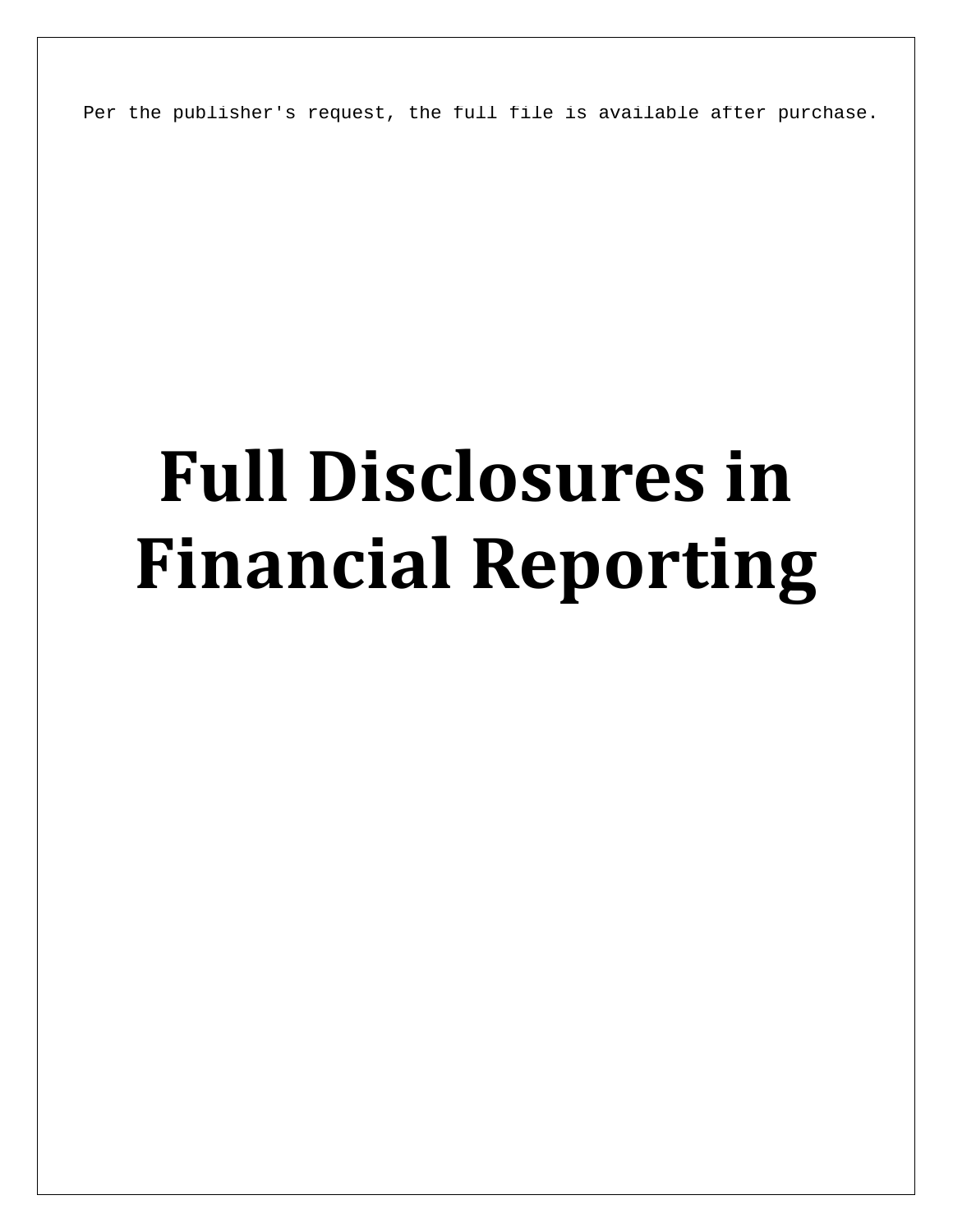### **Full Disclosures in Financial Reporting**

Copyright  $\odot$  2014 by

#### DELTACPE LLC

All rights reserved. No part of this course may be reproduced in any form or by any means, without permission in writing from the publisher.

The author is not engaged by this text or any accompanying lecture or electronic media in the rendering of legal, tax, accounting, or similar professional services. While the legal, tax, and accounting issues discussed in this material have been reviewed with sources believed to be reliable, concepts discussed can be affected by changes in the law or in the interpretation of such laws since this text was printed. For that reason, the accuracy and completeness of this information and the author's opinions based thereon cannot be guaranteed. In addition, state or local tax laws and procedural rules may have a material impact on the general discussion. As a result, the strategies suggested may not be suitable for every individual. Before taking any action, all references and citations should be checked and updated accordingly.

*This publication is designed to provide accurate and authoritative information in regard to the subject matter covered. It is sold with the understanding that the publisher is not engaged in rendering legal, accounting, or other professional service. If legal advice or other expert advice is required, the services of a competent professional person should be sought.*

—-From a Declaration of Principles jointly adopted by a committee of the American Bar Association and a Committee of Publishers and Associations.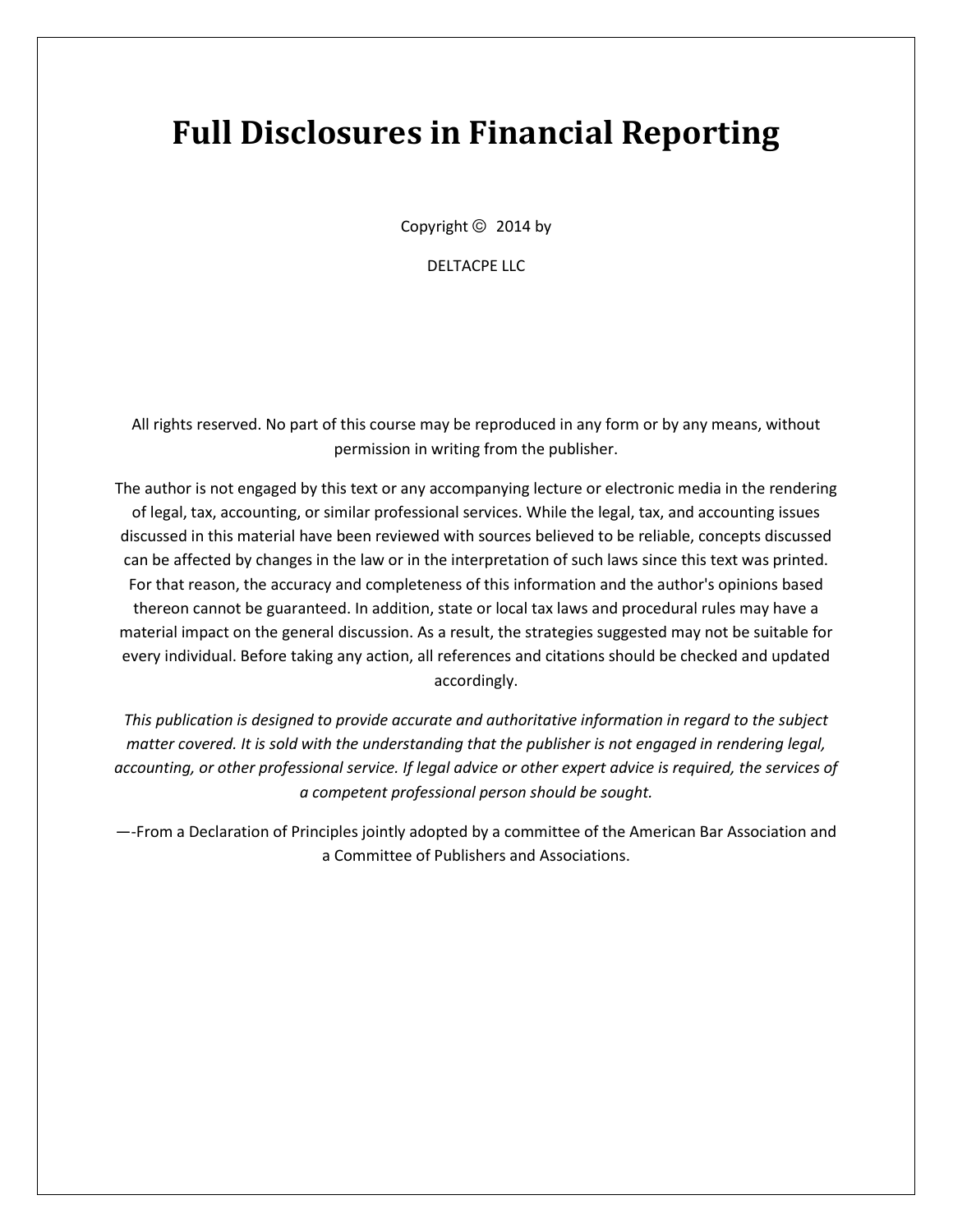#### **Course Description**

The full disclosure principle, one of major accounting principles, requires that information provided in financial statements be sufficiently complete to avoid misleading users of the reports by omitting significant facts of information. The full disclosure principle also refers to revealing information that would be useful in the decision-making processes of informed users. Full disclosure is required for the fair presentation of financial statements. This course discusses the disclosures required of companies, including those related to accounting policies, segmental information, related parties, contingencies, long-term purchase contract obligations, inflation, and derivatives. Sample annual reports addressing this requirement are illustrated.

**Field of Study Accounting Level of Knowledge** Basic to Intermediate **Prerequisite** Basic Accounting **Advanced Preparation** None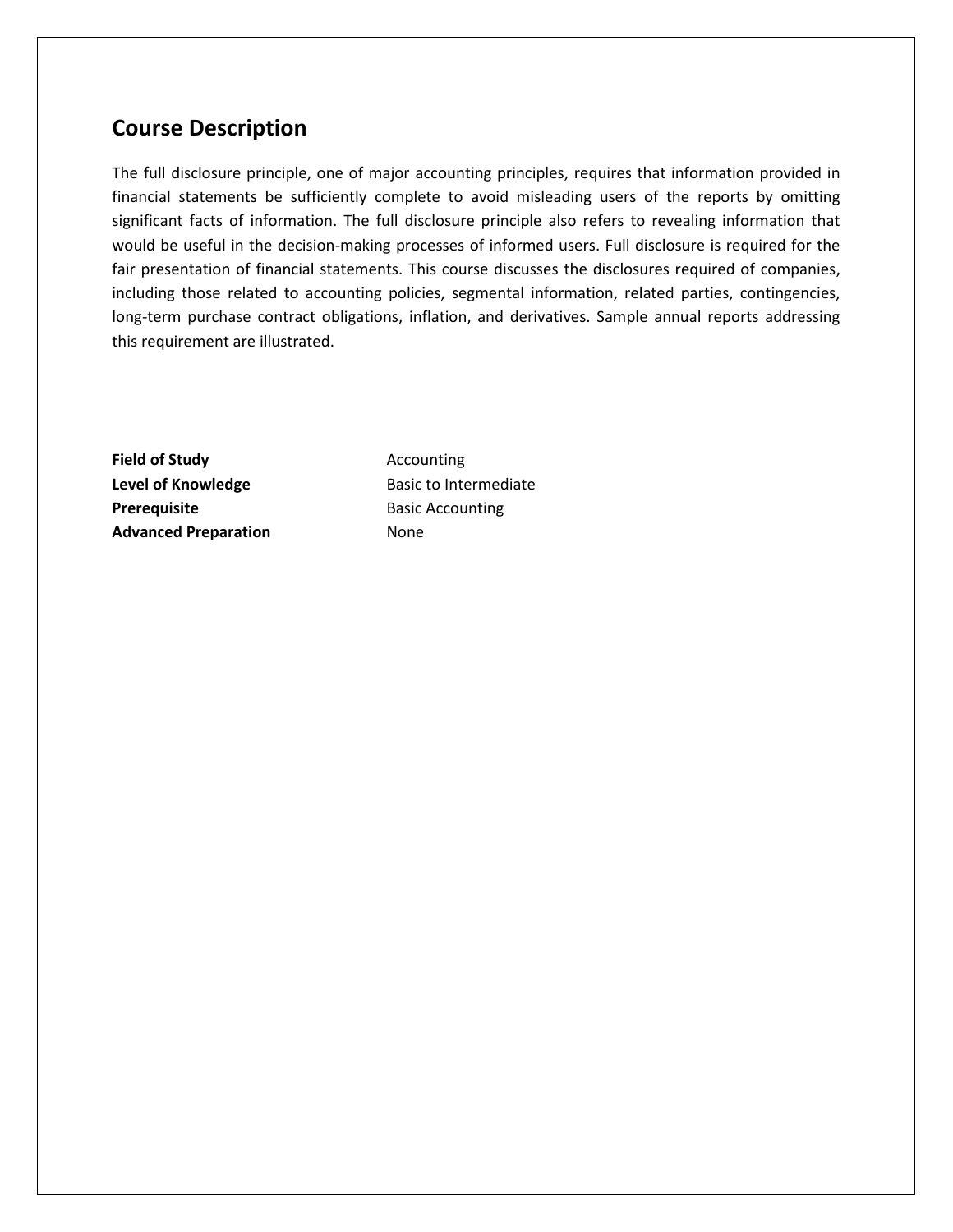## **Table of Contents**